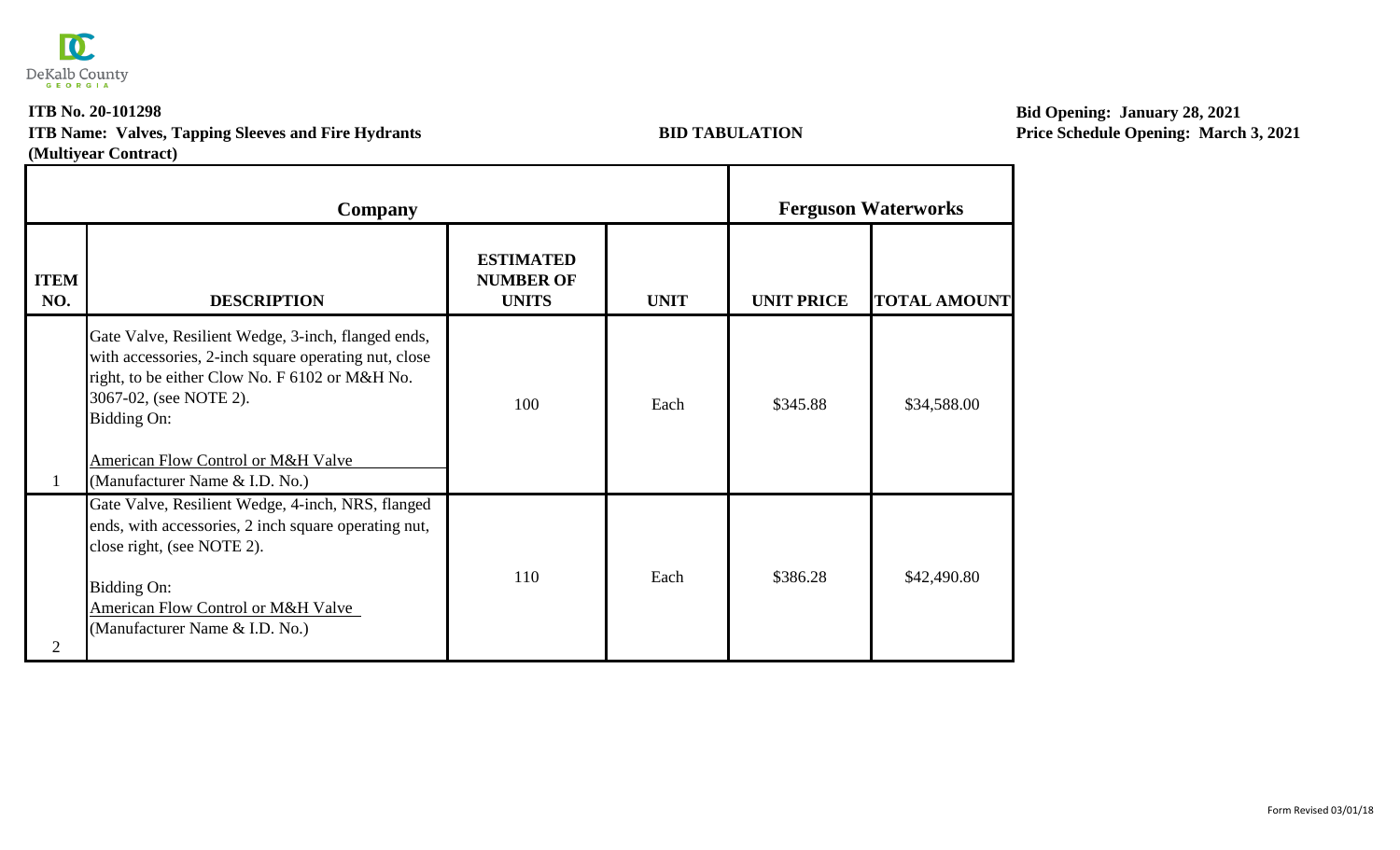

| 3              | Gate Valve, Resilient Wedge, 6-inch, MJ ends, NRS,<br>with accessories, 2-inch square operating nut, close<br>right, (see NOTE 2).<br><b>Bidding On:</b><br><b>American Flow Control or M&amp;H Valve</b><br>(Manufacturer Name & I.D. No.) | 210 | Each | \$539.46   | \$113,286.60 |
|----------------|---------------------------------------------------------------------------------------------------------------------------------------------------------------------------------------------------------------------------------------------|-----|------|------------|--------------|
| 4              | Gate Valve, Resilient Wedge, 8-inch, MJ ends, NRS,<br>with accessories, 2-inch square operating nut, close<br>right, (see NOTE 2).<br>Bidding On:<br><b>American Flow Control or M&amp;H Valve</b><br>(Manufacturer Name & I.D. No.)        | 160 | Each | \$839.16   | \$134,265.60 |
| 5 <sup>5</sup> | Gate Valve, Resilient Wedge, 10-inch, MJ ends,<br>NRS, with accessories, 2-inch square operating nut,<br>close right, (see NOTE 2).<br>Bidding On:<br><b>American Flow Control or M&amp;H Valve</b><br>(Manufacturer Name & I.D. No.)       | 5   | Each | \$1,304.92 | \$6,524.60   |
| 6              | Gate Valve, Resilient Wedge, 12-inch, MJ ends,<br>NRS, with accessories, 2-inch square operating nut,<br>close right, (see NOTE 2).<br>Bidding On:<br>American Flow Control or M&H Valve<br>(Manufacturer Name & I.D. No.)                  | 10  | Each | \$1,649.02 | \$16,490.20  |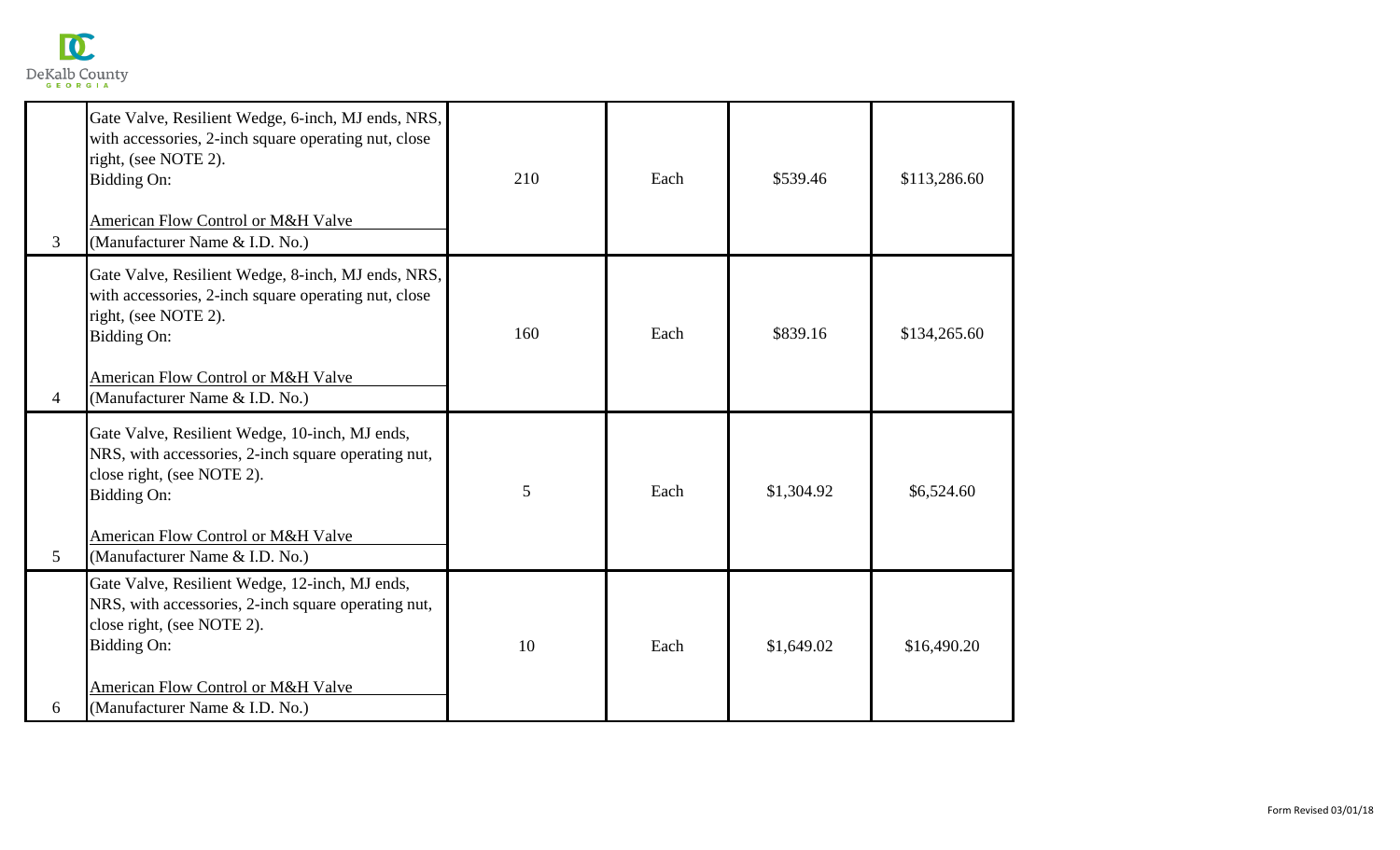

| 7  | Gate Valve, Resilient Wedge, 16-inch, MJ ends,<br>NRS, with accessories, 2-inch square operating nut,<br>close right, (see NOTE 2).<br>Bidding On:<br><b>American Flow Control or M&amp;H Valve</b><br>(Manufacturer Name & I.D. No.)                         | 5   | Each | \$4,944.44 | \$24,722.20 |
|----|---------------------------------------------------------------------------------------------------------------------------------------------------------------------------------------------------------------------------------------------------------------|-----|------|------------|-------------|
| 8  | Gate Valve, 6-inch, (Meter Valve-department only)<br>IBBM-NRS-MJ x F, 2-inch square operating nut,<br>close right with accessories (see NOTE 3).<br>Bidding On:<br>American Flow Control or M&H Valve<br>(Manufacturer Name & I.D. No.)                       | 30  | Each | \$520.81   | \$15,624.30 |
| 9  | Tapping Valve, 6-inch, Resilient Wedge, NRS-MJ x<br>F, 2-inch square operating nut, close right, "O" ring<br>packing with accessories, (see NOTE 2).<br><b>Bidding On:</b><br><b>American Flow Control or M&amp;H Valve</b><br>(Manufacturer Name & I.D. No.) | 100 | Each | \$721.50   | \$72,150.00 |
| 10 | Tapping Sleeve, 6-inch x 6-inch x 6-inch, MJ x MJ x<br>F, for DI/CI pipe with all accessories included, (see<br>NOTE 3).<br>Bidding On:<br>American Flow Control or M&H Valve<br>(Manufacturer Name & I.D. No.)                                               | 75  | Each | \$812.16   | \$60,912.00 |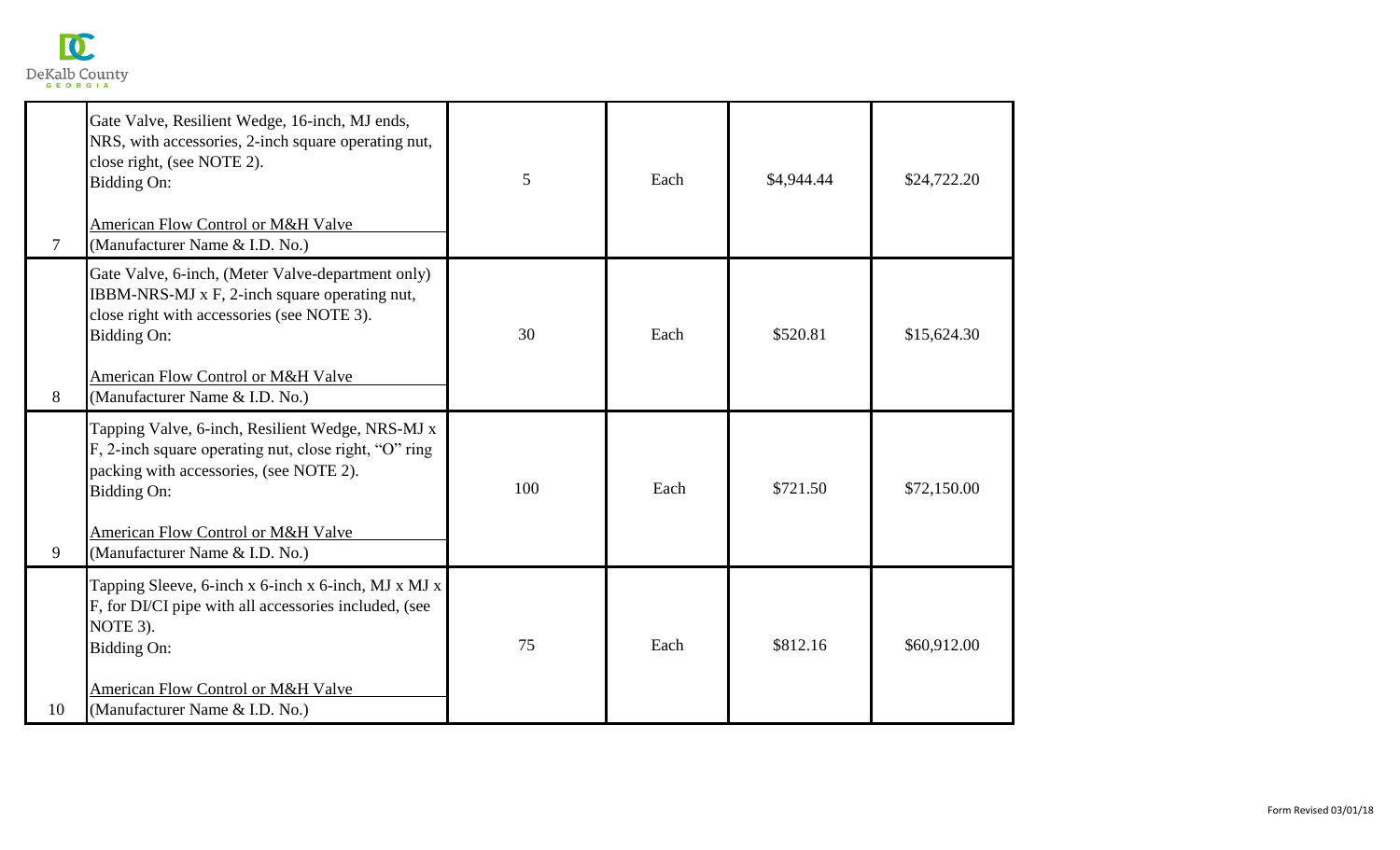

| 11 | Tapping Sleeve, 6-inch x 6-inch x 6-inch, MJ x MJ x<br>F, for AC pipe, with all accessories included, (see<br>NOTE 3).<br>Bidding On:<br>American Flow Control or M&H Valve<br>(Manufacturer Name & I.D. No.)                     | 25             | Each | \$1,218.24 | \$30,456.00 |
|----|-----------------------------------------------------------------------------------------------------------------------------------------------------------------------------------------------------------------------------------|----------------|------|------------|-------------|
| 12 | Tapping Sleeve, 8-inch x 8-inch x 6-inch, MJ x MJ x<br>F, for DI/CI pipe with all accessories included, (see<br>NOTE 3).<br><b>Bidding On:</b><br><b>American Flow Control or M&amp;H Valve</b><br>(Manufacturer Name & I.D. No.) | 15             | Each | \$997.76   | \$14,966.40 |
| 13 | Tapping Sleeve, 12-inch x 12-inch x 6-inch, MJ x<br>MJ x F, for DI/CI pipe with all accessories included,<br>(see NOTE 3).<br>Bidding On:<br>American Flow Control or M&H Valve<br>(Manufacturer Name & I.D. No.)                 | $\overline{4}$ | Each | \$1,973.12 | \$7,892.48  |
| 14 | Tapping Sleeve, 16-inch x 16-inch x 6-inch, MJ x<br>MJ x F, for DI/CI pipe, with all accessories included,<br>(see NOTE 3).<br>Bidding On:<br>American Flow Control or M&H Valve<br>(Manufacturer Name & I.D. No.)                | 4              | Each | \$5,275.52 | \$21,102.08 |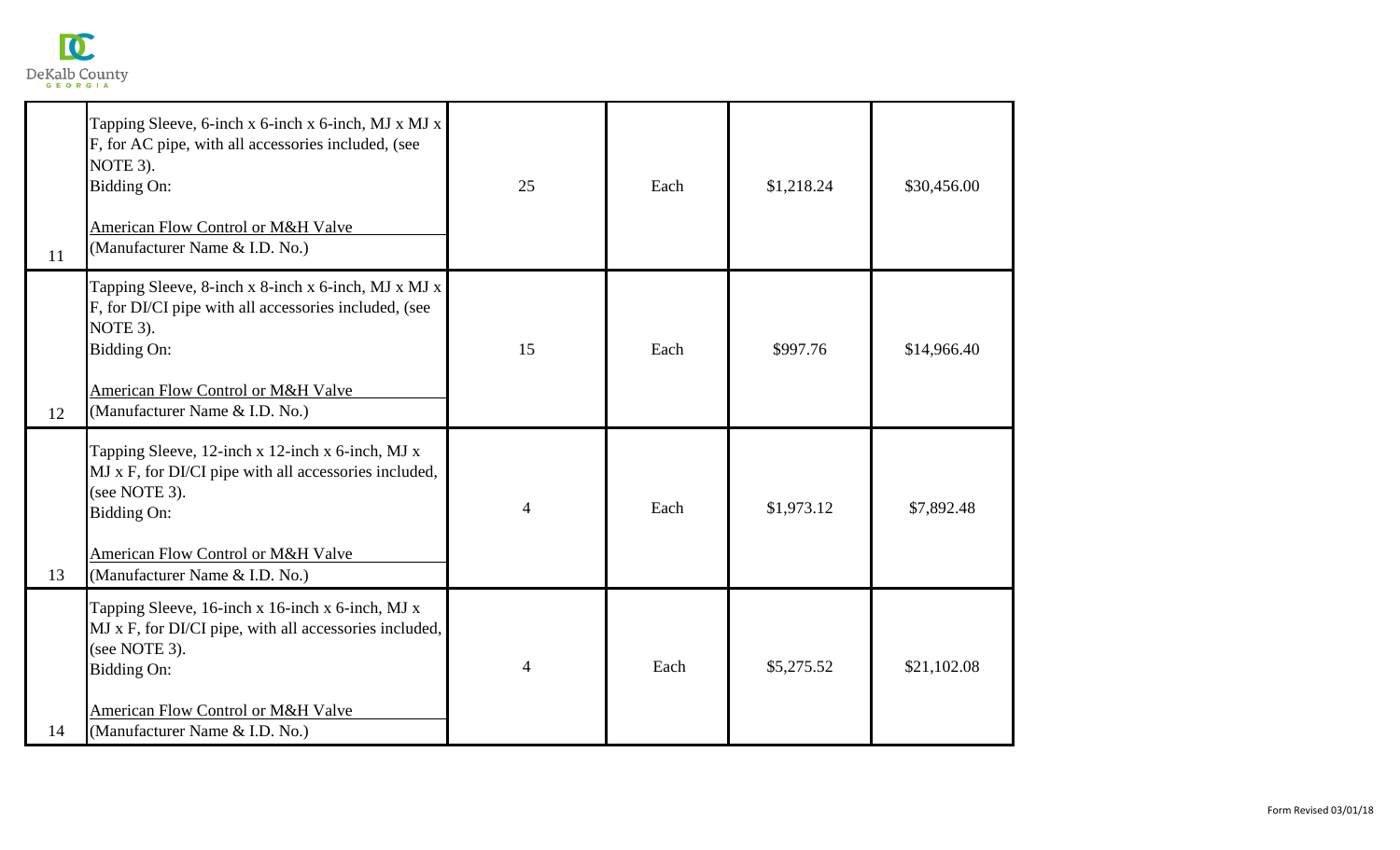

| 15 | Gate Valve, 8-inch, (Meter Valve-department only)<br>IBBM-NRS-MJ x F, 2-inch square operating nut,<br>close right, with accessories, (see NOTE 3).<br>Bidding On:<br>American Flow Control or M&H Valve<br>(Manufacturer Name & I.D. No.)     | 30 | Each | \$811.19   | \$24,335.70 |
|----|-----------------------------------------------------------------------------------------------------------------------------------------------------------------------------------------------------------------------------------------------|----|------|------------|-------------|
| 16 | Tapping Valve, 8-inch Resilient Wedge, NRS-M x F,<br>with 2-inch square operating nut, close right, "O"<br>ring packing with accessories (see NOTE 2).<br>Bidding On:<br>American Flow Control or M&H Valve<br>(Manufacturer Name & I.D. No.) | 50 | Each | \$1,070.48 | \$53,524.00 |
| 17 | Tapping Sleeve, 8-inch x8-inch x 8-inch, MJ x MJ x<br>F, for DI/CI pipe with all accessories included, (see<br>NOTE 3).<br>Bidding On:<br>American Flow Control or M&H Valve<br>(Manufacturer Name & I.D. No.)                                | 20 | Each | \$1,079.04 | \$21,580.80 |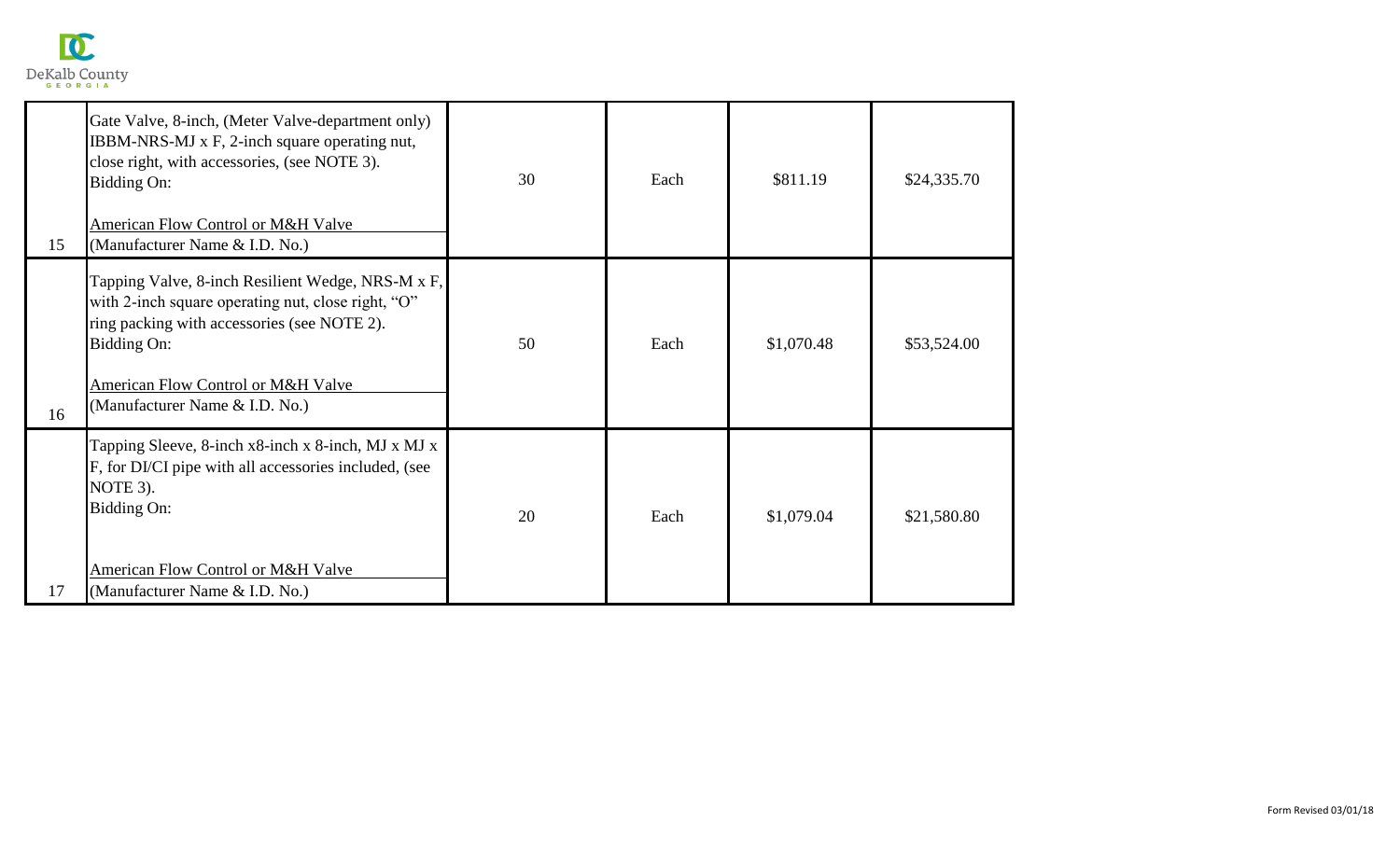

| 18 | Tapping Sleeve, 12-inch x 12-inch x 8-inch, MJ x<br>MJ x F, for DI/CI pipe, with all accessories included,<br>(see NOTE 3).<br><b>Bidding On:</b><br>American Flow Control or M&H Valve<br>(Manufacturer Name & I.D. No.)                                         | 8 | Each | \$2,096.00 | \$16,768.00 |
|----|-------------------------------------------------------------------------------------------------------------------------------------------------------------------------------------------------------------------------------------------------------------------|---|------|------------|-------------|
| 19 | Tapping Sleeve, 16-inch x 16-inch x 8-inch, MJ x<br>MJ x F, for DI/CI pipe, with all accessories included,<br>(see NOTE 3).<br><b>Bidding On:</b><br>American Flow Control or M&H Valve<br>(Manufacturer Name & I.D. No.)                                         | 4 | Each | \$5,331.84 | \$21,327.36 |
| 20 | Tapping Valve, Resilient Wedge, 10-inch, NRS, MJ<br>$x F$ , 2-inch square operating nut, close right, "O"<br>ring packing, with all accessories included, (see<br>NOTE 2).<br>Bidding On:<br>American Flow Control or M&H Valve<br>(Manufacturer Name & I.D. No.) | 5 | Each | \$1,601.95 | \$8,009.75  |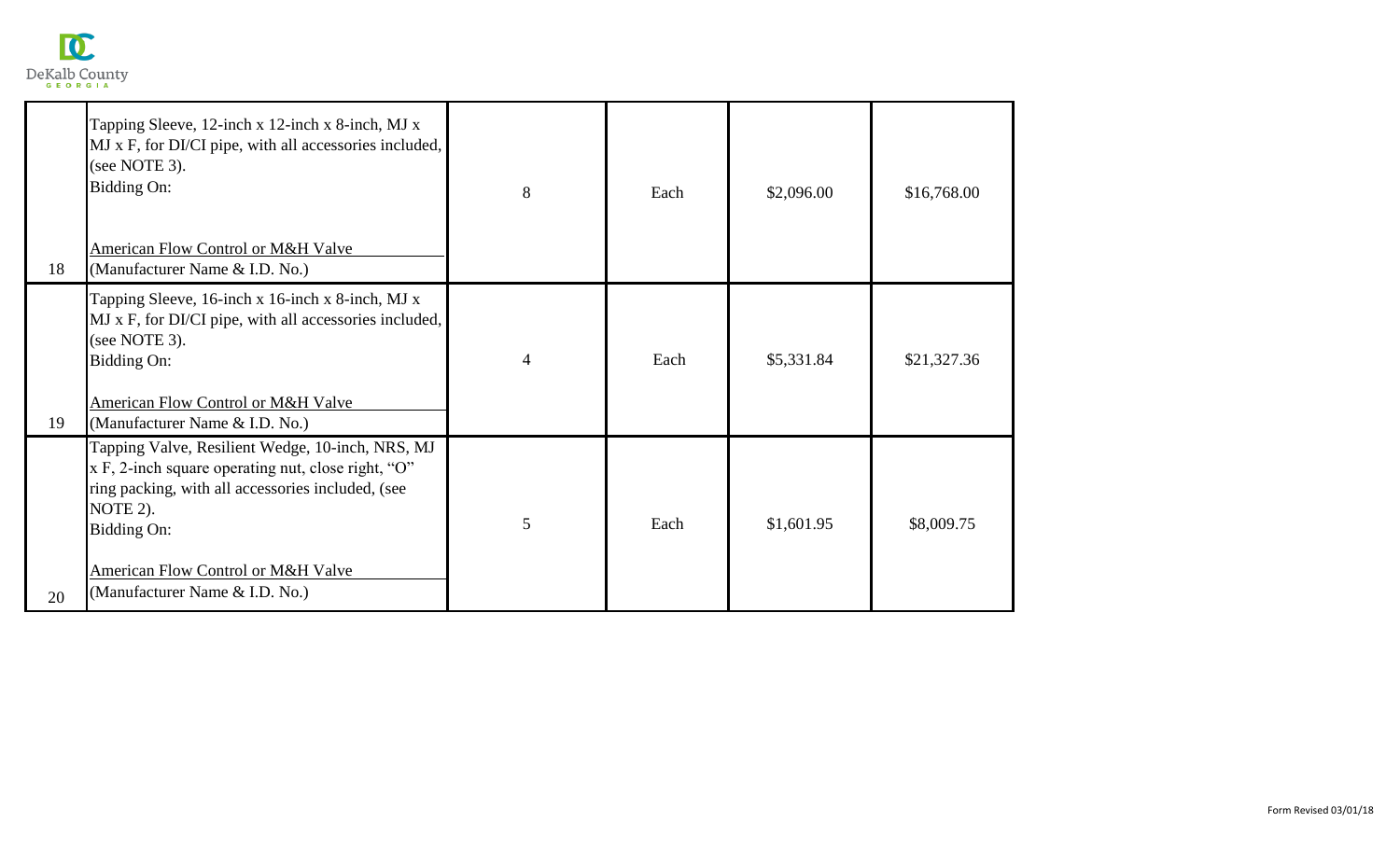

| 21 | Tapping Valve, Resilient Wedge, 12-inch, NRS, MJ<br>x F, 2-inch square operating nut, close right, "O"<br>ring packing, with all accessories included, (see<br>NOTE 2).<br>Bidding On:<br><b>American Flow Control or M&amp;H Valve</b><br>(Manufacturer Name & I.D. No.) | 6              | Each | \$2,448.22 | \$14,689.32 |
|----|---------------------------------------------------------------------------------------------------------------------------------------------------------------------------------------------------------------------------------------------------------------------------|----------------|------|------------|-------------|
| 22 | Tapping Sleeve, 12-inch x 12-inch x 12-inch, MJ x<br>MJ x F, with all accessories included, (see NOTE 3).<br><b>Bidding On:</b><br>American Flow Control or M&H Valve<br>(Manufacturer Name & I.D. No.)                                                                   | 4              | Each | \$2,492.16 | \$9,968.64  |
| 23 | Tapping Sleeve, 16-inch x 16-inch x 12-inch, MJ x<br>MJ x F, with all accessories included, (see NOTE 3).<br>Bidding On:<br>American Flow Control or M&H Valve<br>(Manufacturer Name & I.D. No.)                                                                          | $\overline{2}$ | Each | \$5,379.84 | \$10,759.68 |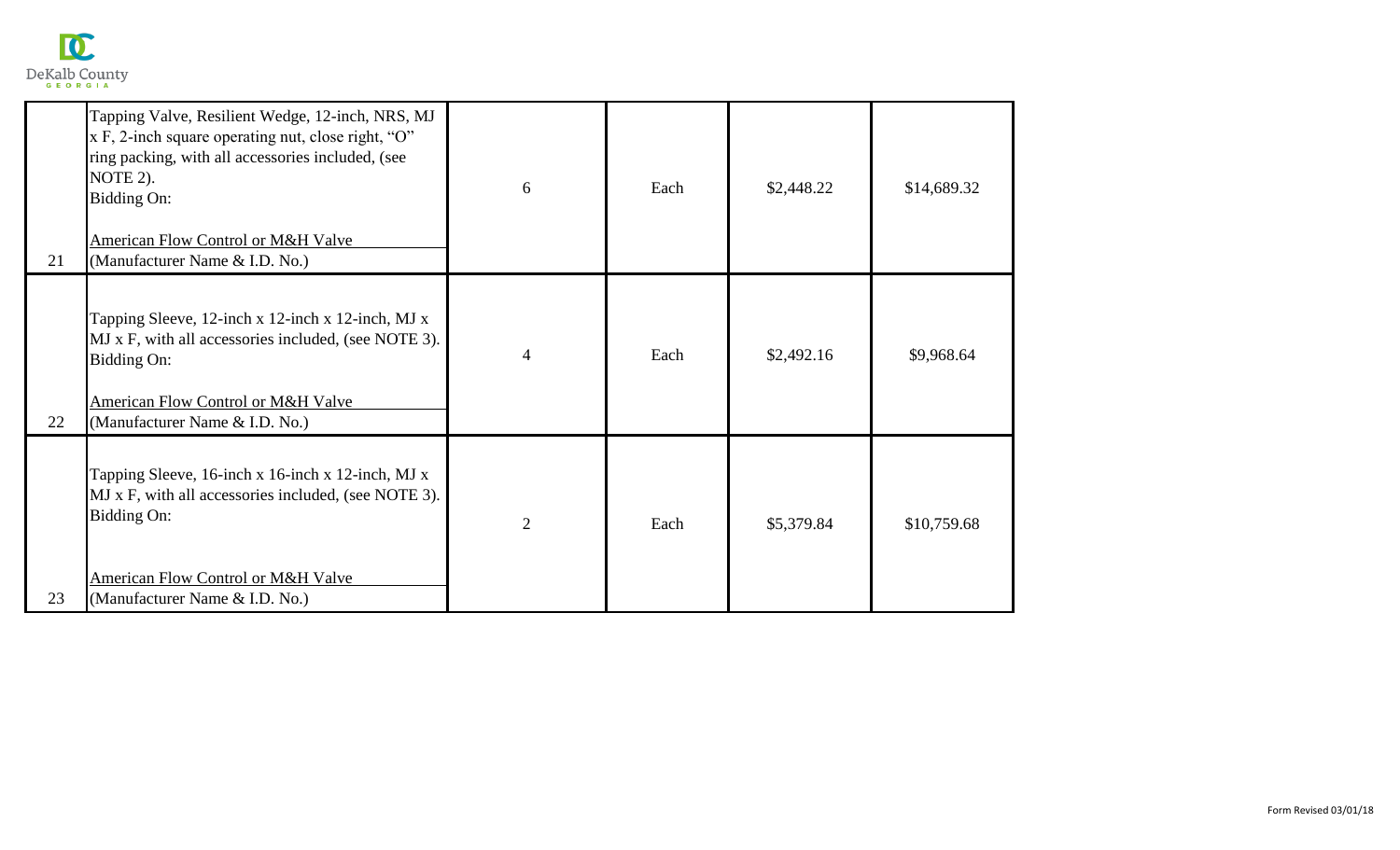

| 24 | Tapping Valve, Resilient Wedge, 16-inch, NRS, MJ<br>x F, 2-inch square operating nut, close right, "O"<br>ring packing, with all accessories included, (see<br>NOTE 2).<br>Bidding On:<br>American Flow Control or M&H Valve<br>(Manufacturer Name & I.D. No.)                                                   | $\overline{2}$ | Each | \$6,611.11 | \$13,222.22  |
|----|------------------------------------------------------------------------------------------------------------------------------------------------------------------------------------------------------------------------------------------------------------------------------------------------------------------|----------------|------|------------|--------------|
| 25 | Hydrants, Fire, 5'bury, 5 ¼ valve opening, 6" MJ<br>shoe, traffic model dry type steamer, DEKALB<br>COUNTY spec's 7/8"x 1" square taper op-<br>nut/weather shield and caps. In accordance with<br>minimum specifications.<br>Bidding On:<br>American Flow Control or M&H Valve<br>(Manufacturer Name & I.D. No.) | 300            | Each | \$1,666.63 | \$499,989.00 |
| 26 | Hydra Hydrants, Fire, 4' bury, 5 1/4 valve opening,<br>6" MJ shoe, traffic model dry type steamer,<br>DEKALB COUNTY spec's 7/8"x 1" square taper op-<br>nut/weather shield and caps.<br>Bidding On:<br>American Flow Control or M&H Valve<br>(Manufacturer Name & I.D. No.)                                      | 300            | Each | \$1,592.65 | \$477,795.00 |